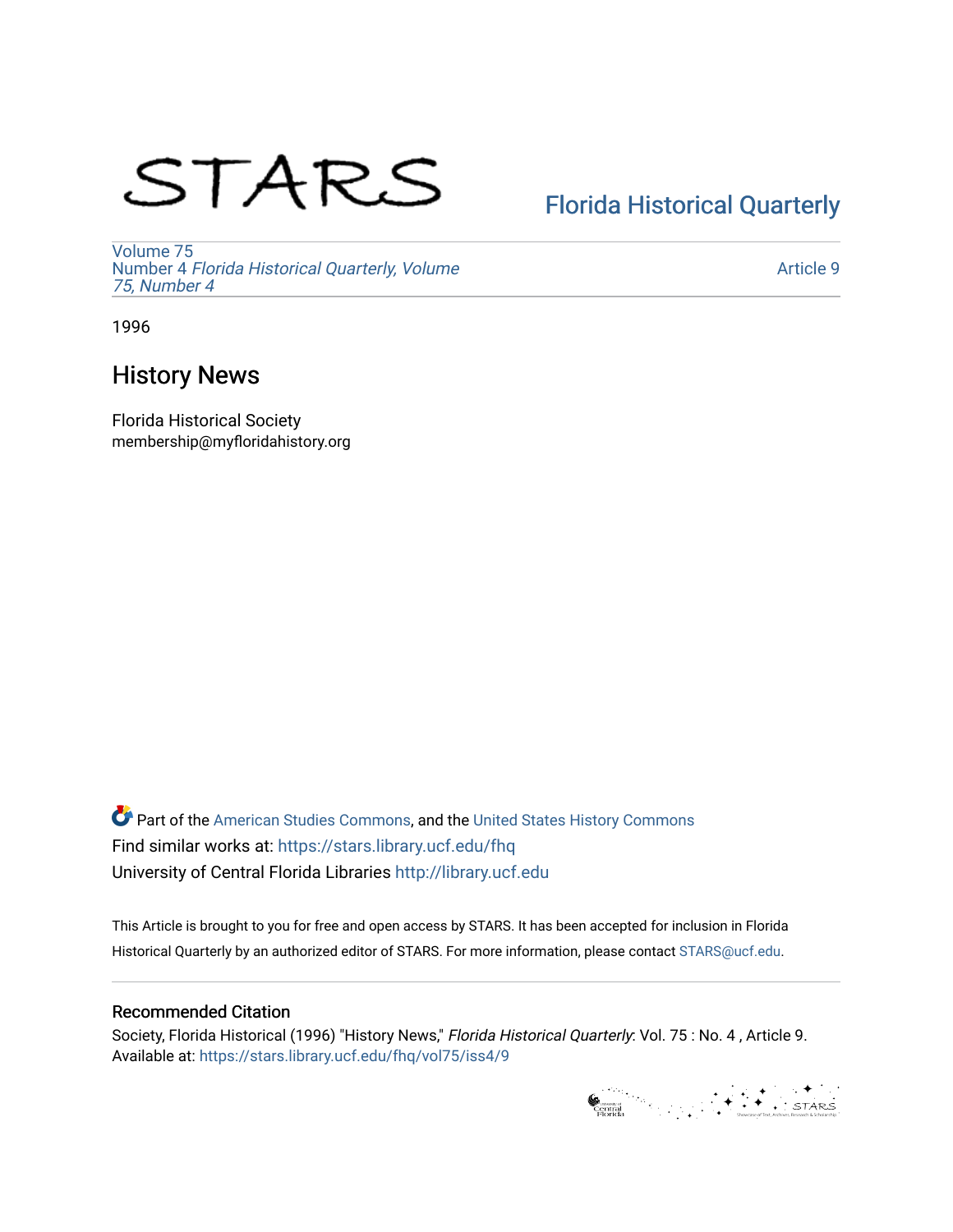#### HISTORY NEWS

The 1997 Annual Meeting of the Florida Historical Society and the Florida Historical Confederation is scheduled for May 29-31 at the Radisson Riverwalk Hotel in Jacksonville. The theme of the meeting is "Bridging Time: Life Along the St. Johns." The Jacksonville Historical Society is the prime sponsor of the 1997 event. Friends of Florida history are invited to attend.

The National Town Meeting of the Main Street Program is scheduled for April 27-30 in Portland, OR. For more information, call the Florida Trust for Historic Preservation at (904) 224-8128.

The Boca Grande Historical Society has "First Florida State Flag" license plates for sale. The plate, suitable for mounting on the front bumper of a Florida automobile, has a reproduction of the first flag of Florida emblazoned with the words, "Let Us Alone." Tags are \$15.00 each (\$10.00 of that amount is tax deductible) and can be purchased from: The Boca Grande Historical Society, Box 553, Boca Grande, FL 33921.

The Florida Association of Museum's Fall Expo is slated for September 23-26, 1997, in Sarasota. For more information call (904) 222-6028.

#### *Personnel Moves*

The Maitland Historical Society has hired Reatha Thomas as its new director. Ms. Thomas will be responsible for the operation of the Waterhouse Residence Museum, the Carpentry Shop, and the Telephone Museum in Maitland. Ms. Thomas is a sixth generation Floridian and a native of St. Augustine.

Deborah Scott is now the Museum Director for the Polk County Historical Society. Deborah was formerly with the Citrus County Historical Society. Friends can reach her at (941) 534-4385. Kathy Turner Thompson is the new Director of the Citrus County Office of Historical Resource. Ms. Turner, who is attending Saint Leo College, replaces Deborah Scott.

The Delray Beach Historical Society will exhibit "History of Theater in Delray Beach," a special salute to the Delray Beach Playhouse in the Cornell Archives Room at Old School Square. The ex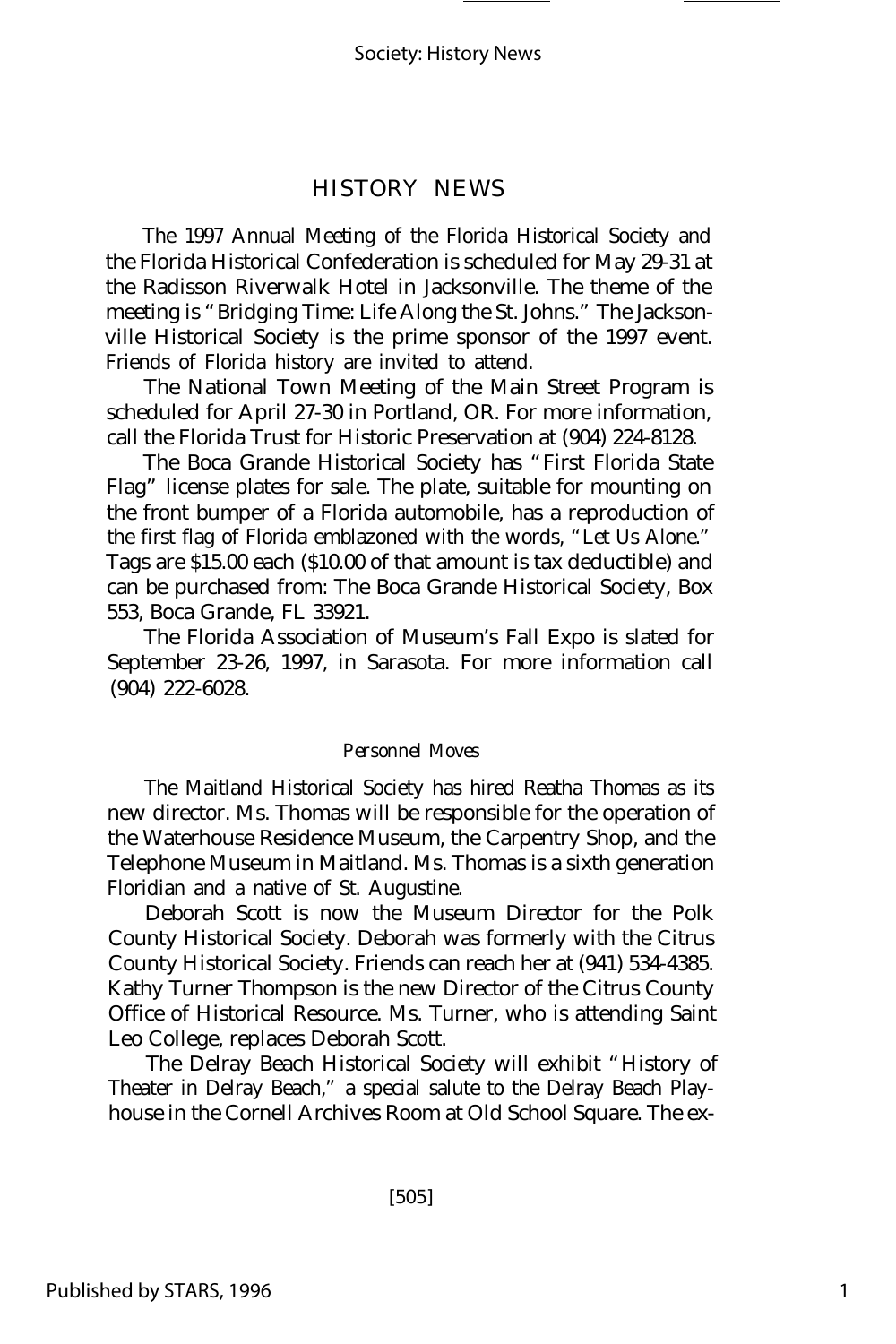506 FLORIDA HISTORICAL QUARTERLY

hibit will run from February 6 to May 6. For more information call Dottie Patterson at (561) 274-9578.

"Society Happenings and Events of Interest: 100 Years of the *Palm Beach Daily News,"* an exhibit at the Flagler Museum in Palm Beach, features historic photographs and "front page" stories from the *Palm Beach Daily News.* Dates: January 17-August 3. For more information, call (561) 655-2833.

#### *New Library*

The Florida Historical Library Foundation, Incorporated has been formed to operate the Florida Historical Library at 435 Brevard Avenue, Cocoa. The Library, which will incorporate the collections of the Florida Historical Society, is housed in a 1939 WPA-constructed former post office building.

Dr. Robert A. Taylor of Fort Pierce has agreed to serve as the Interim Director of Collections.

Preservation and renovation grants have been applied for. It is anticipated that the renovations will take two years to complete. The Library needs microfilm readers, filing cabinets, and map cases. Individuals or corporations wishing to donate these items should call Nick Wynne at (407) 259-0694.

Individuals wishing to contribute to the creation of this new research facility can become a "Founding Fellow" for a \$100 contribution or a "Research Fellow" for a \$20.00 contribution. Both categories of contributors will receive a beautiful parchment certificate. The names of "Founding Fellows" will be permanently inscribed on a plaque in the building lobby. Send contributions to: The Florida Historical Library Foundation, 1320 Highland Avenue, Melbourne, FL 32935.

#### *Golden Quill Awards*

April 15, 1997, is the deadline for submissions to the Society's annual Golden Quill Awards. Two awards for electronic journalism (news stories, radio spots, videos, Public Service Announcements) will be made. Two additional awards for print journalism (monographs, newsletters, newspaper articles/columns, children's stories, etc.) will also be made. No entry fee is charged. Five copies of all submissions should be sent to Dr. Nick Wynne, Florida Historical Society, 1320 Highland Avenue, Melbourne, FL 32935.